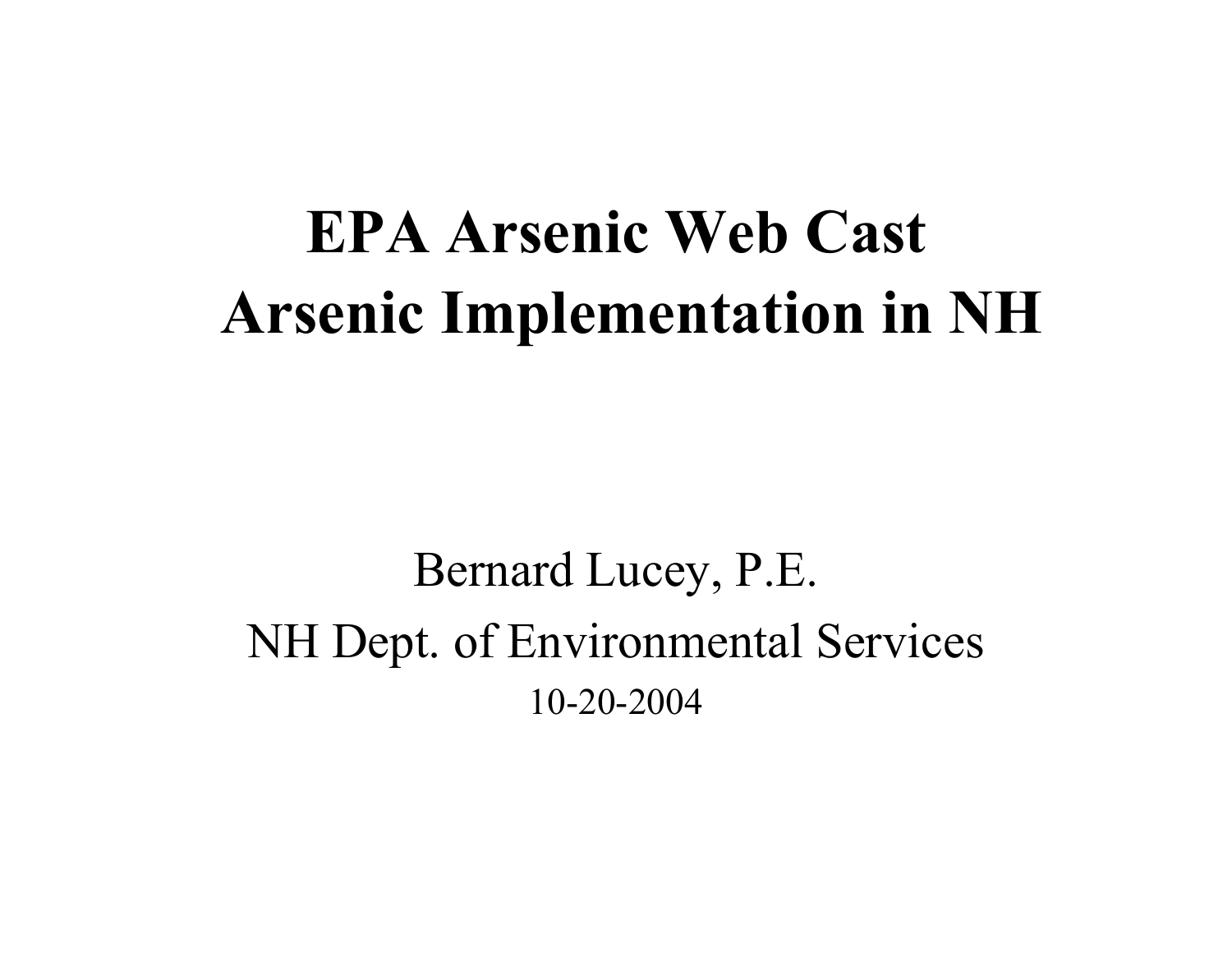## **NH Overview- Where The Need Is**

#### $\bullet$ **Typical System with Arsenic - very small**

- 300-700' bedrock well
- Average: 50-75+- customers

#### **700 Community Systems**

- 10 with arsenic treatment
- 100 systems between 10-49 ppb

#### **425 NTNC System s**

- 7 with arsenic treatment
- 30 systems between 10-49 ppb
- **Compe ting ions: No silica, phosphate, vanadium, sulfate**
- **Assumption: Adsorptive Media for Most Systems**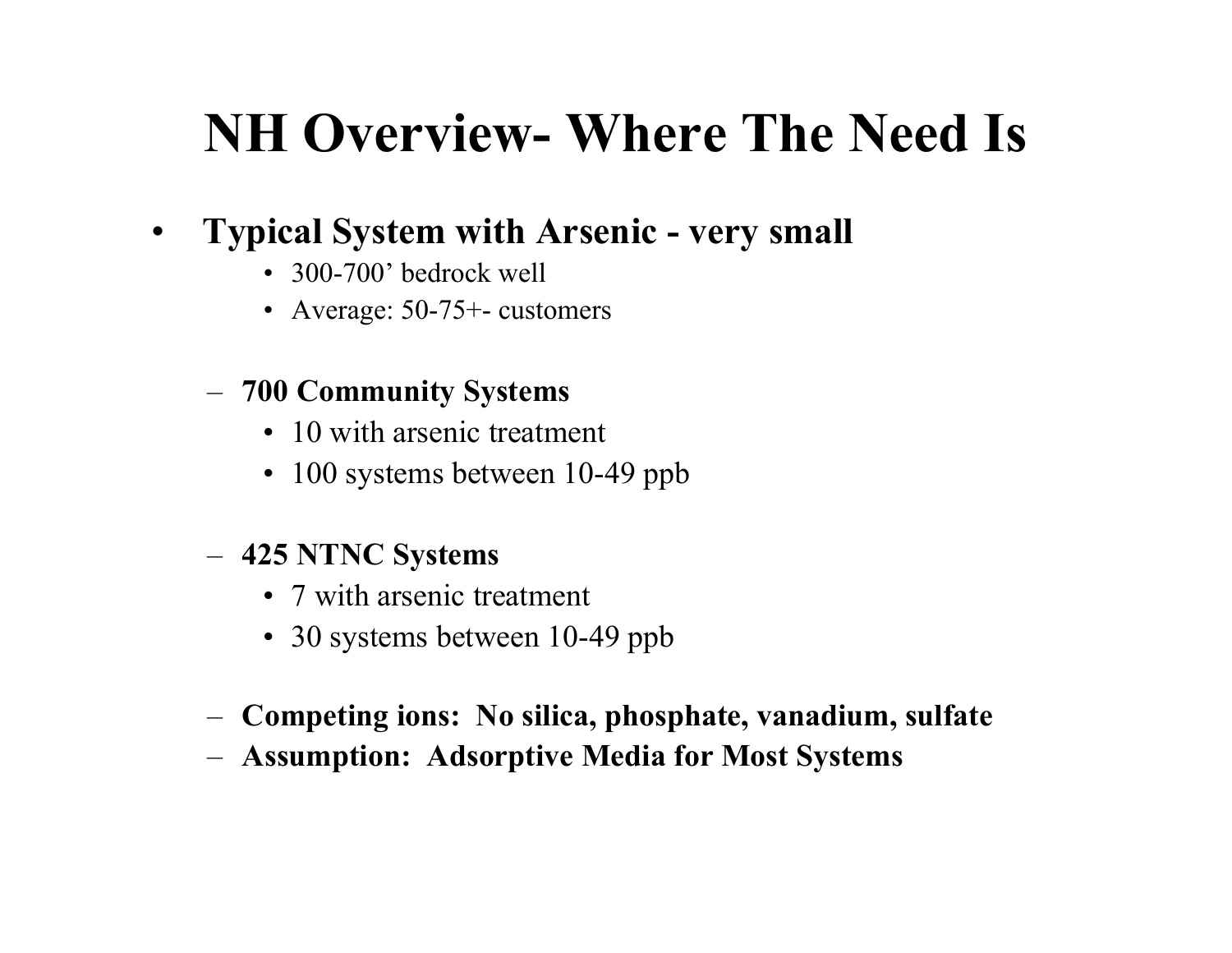## **NH Policies**

### • **Professional Engineer Not Required**

Unless over 1,000 people

### • **Pilot Study Not Required**

- We are cautiously confident that adsorptive medias will work.
- If empty bed contact time (EBCT) chosen is under 4-5 minutes, the utility is limiting itself to a very few media suppliers.
- **V & E**
	- No Variances
	- Possible Exemption, but unlikely
- $\bullet$ **Radon Floor Space Evaluation - Future**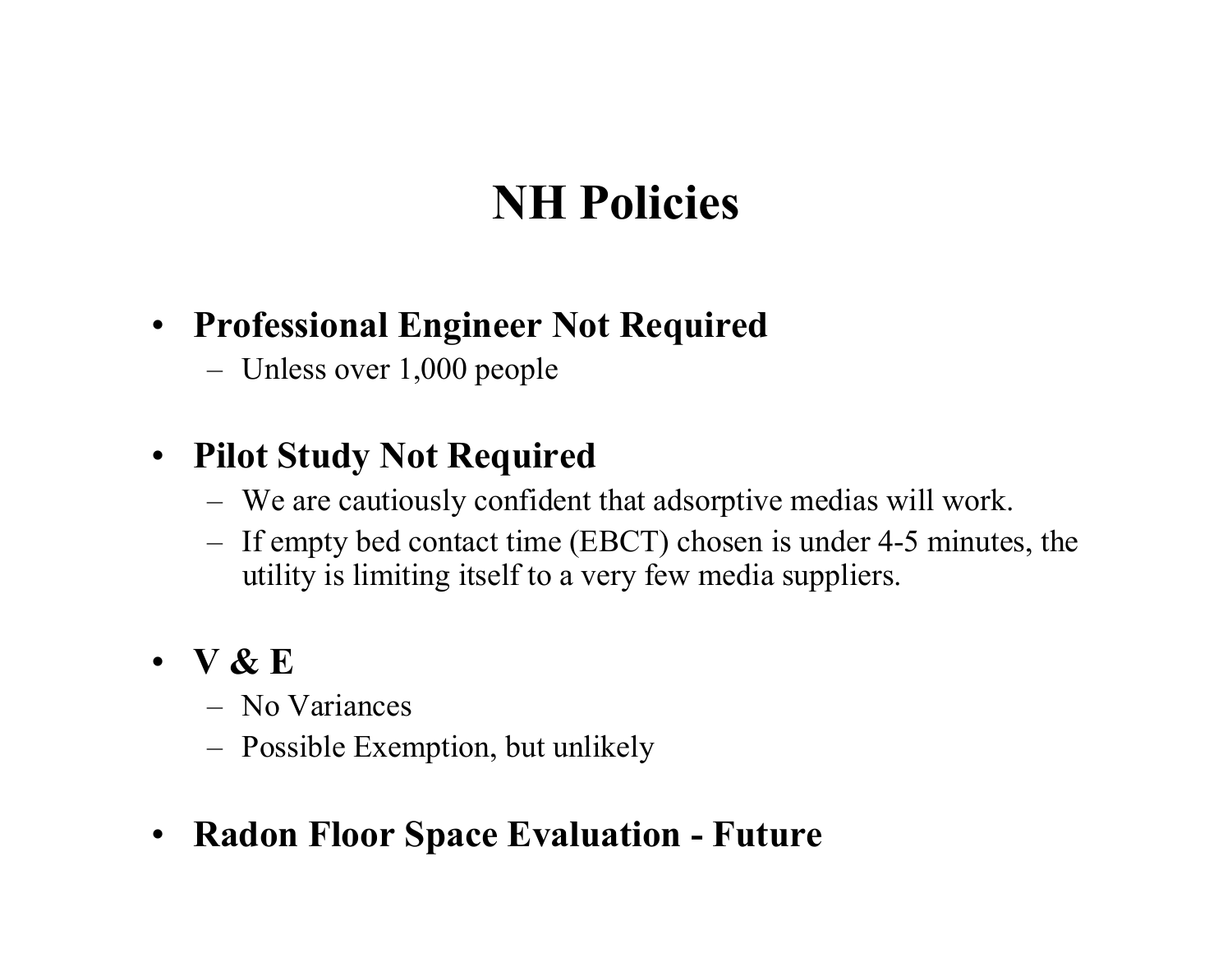## **Cooperated with Media Companies**

- **Pre-identified those systems with likely arsenic compliance problem**
	- Developed arsenic mailing list.
	- Shared list with media sales reps. & pump companies
		- Private sector sales efforts help to insure that utilities know the problem and have been exposed to at least one solution.
- **Agency used mailing list to advertise** 
	- Our own numerous education programs.
	- US EPA D emo Treatment project availability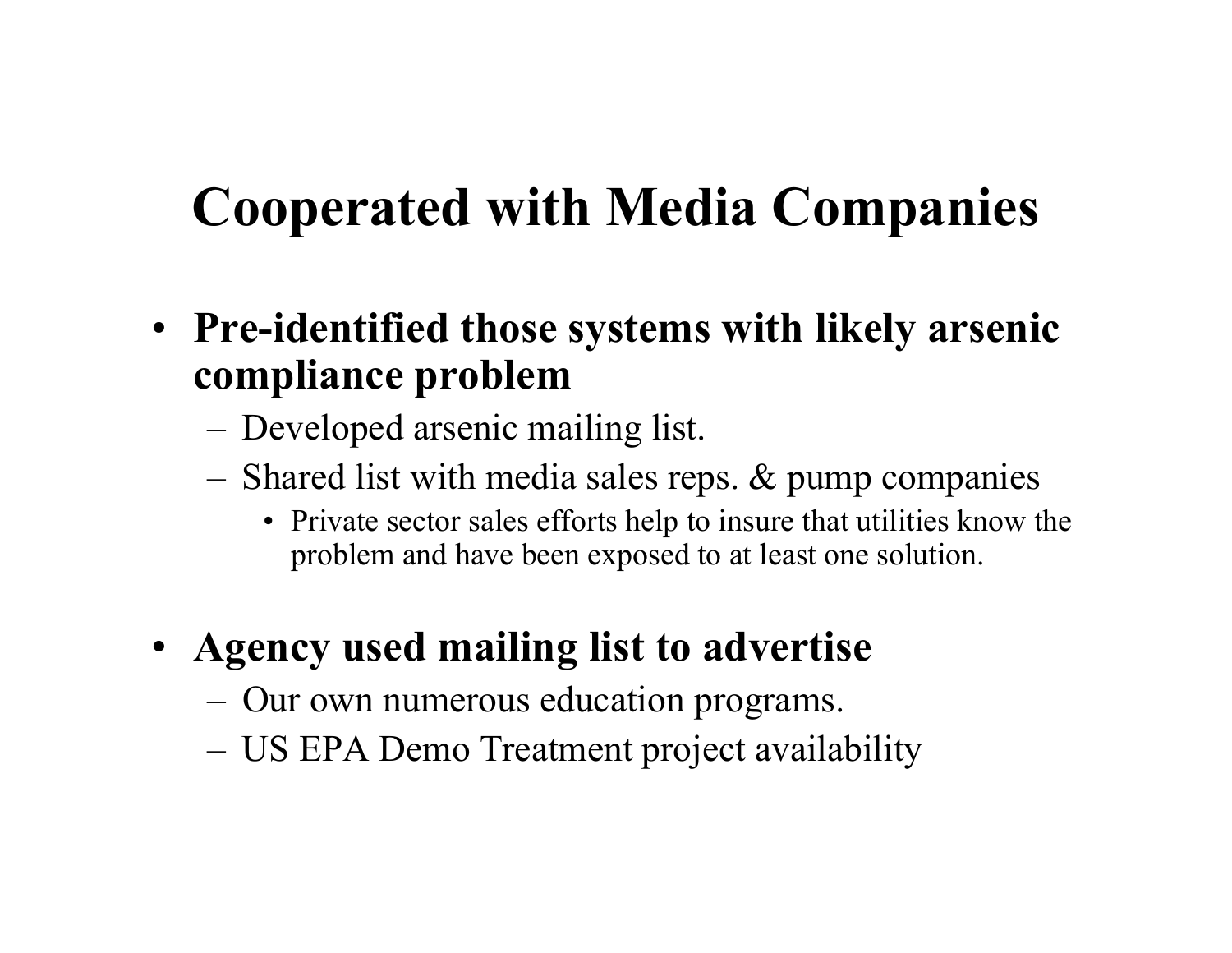# **Arsenic Speciation Equipment**

- **Agency purchased two 3"x10" anion exchange cartridges, cartridge housings, and valves to allow utilities to do speciation sample collection on each source.** 
	- Utilities appreciate the help
	- Identifies the importance of speciation.
- **Speciation: Two arsenic samples processed** 
	- 1. Total arsenic
	- $-$  2. Arsenic after anion treatment = Ar  $+3$ T. Arsenic – Arsenic<sup>+3</sup> = Arsenic<sup>+5</sup> Ex. 35 -- 15 = 20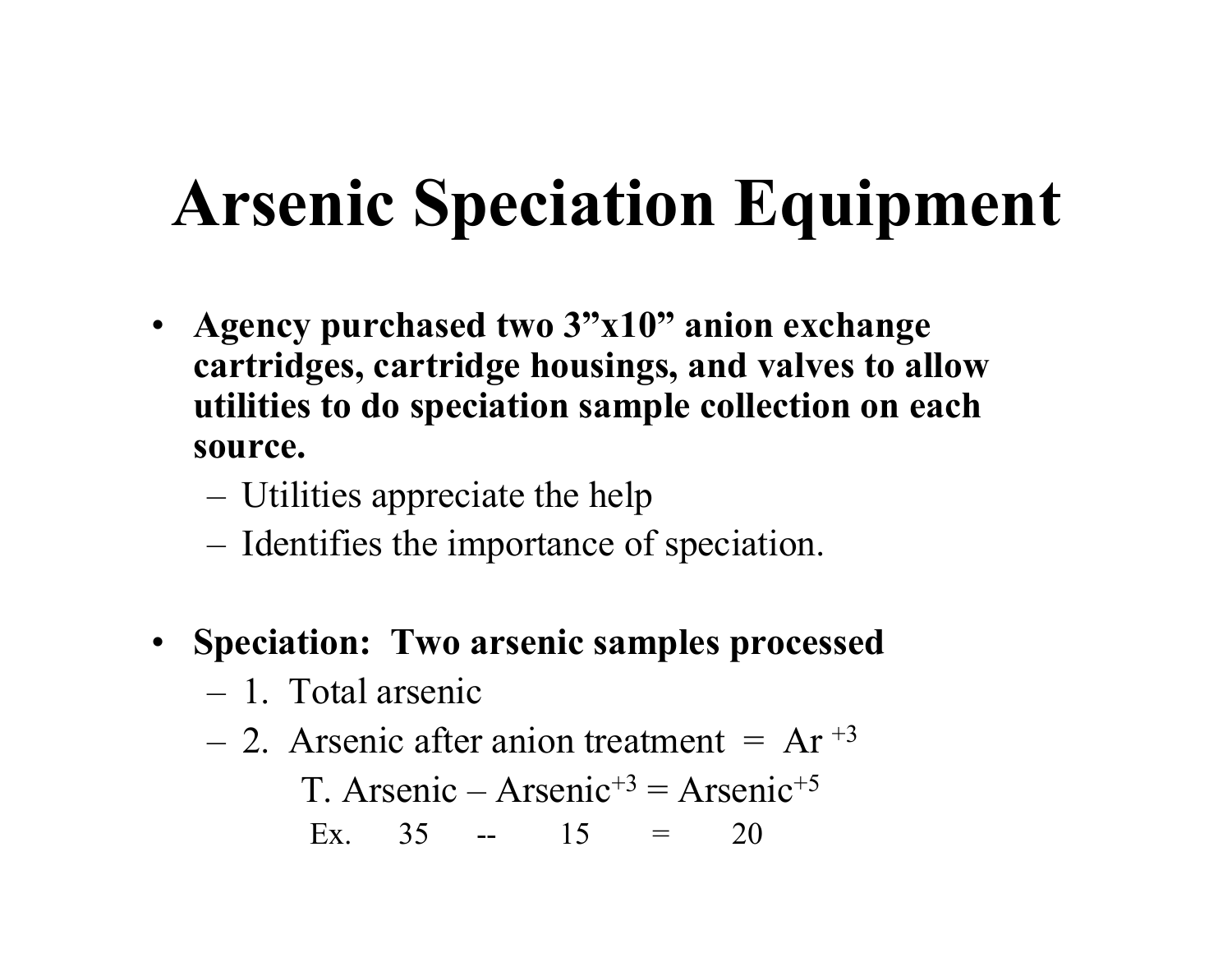# Speciation Sample Equipment

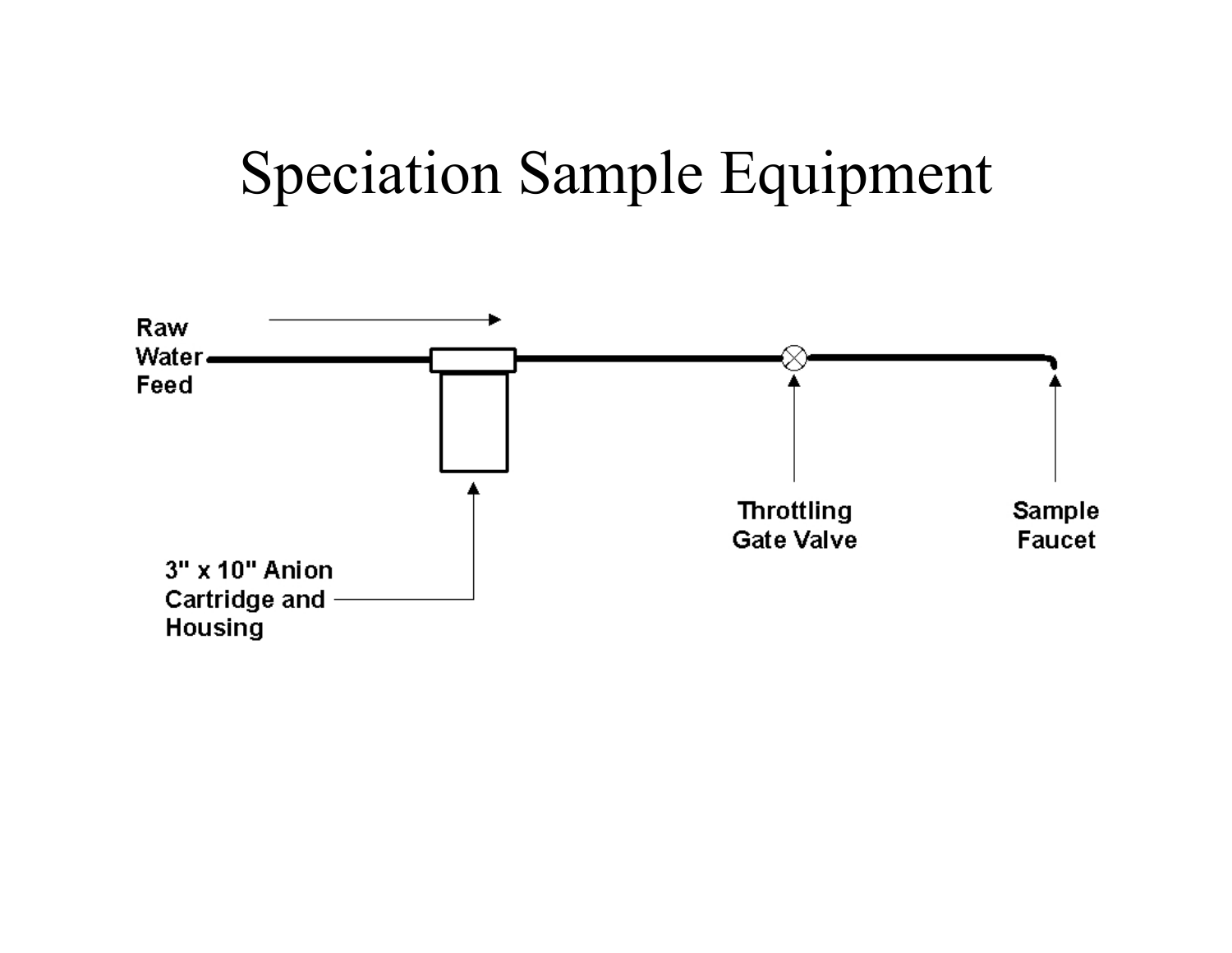# **Reducing The Fear Factor, Adsorptive Media**

- •• Developed a comprehensive list of adsorptive media. Recently expanded list to include meaningful media characteristics (Capacity (relative), pH dependence, EBCT etc).
	- See list in the appendix.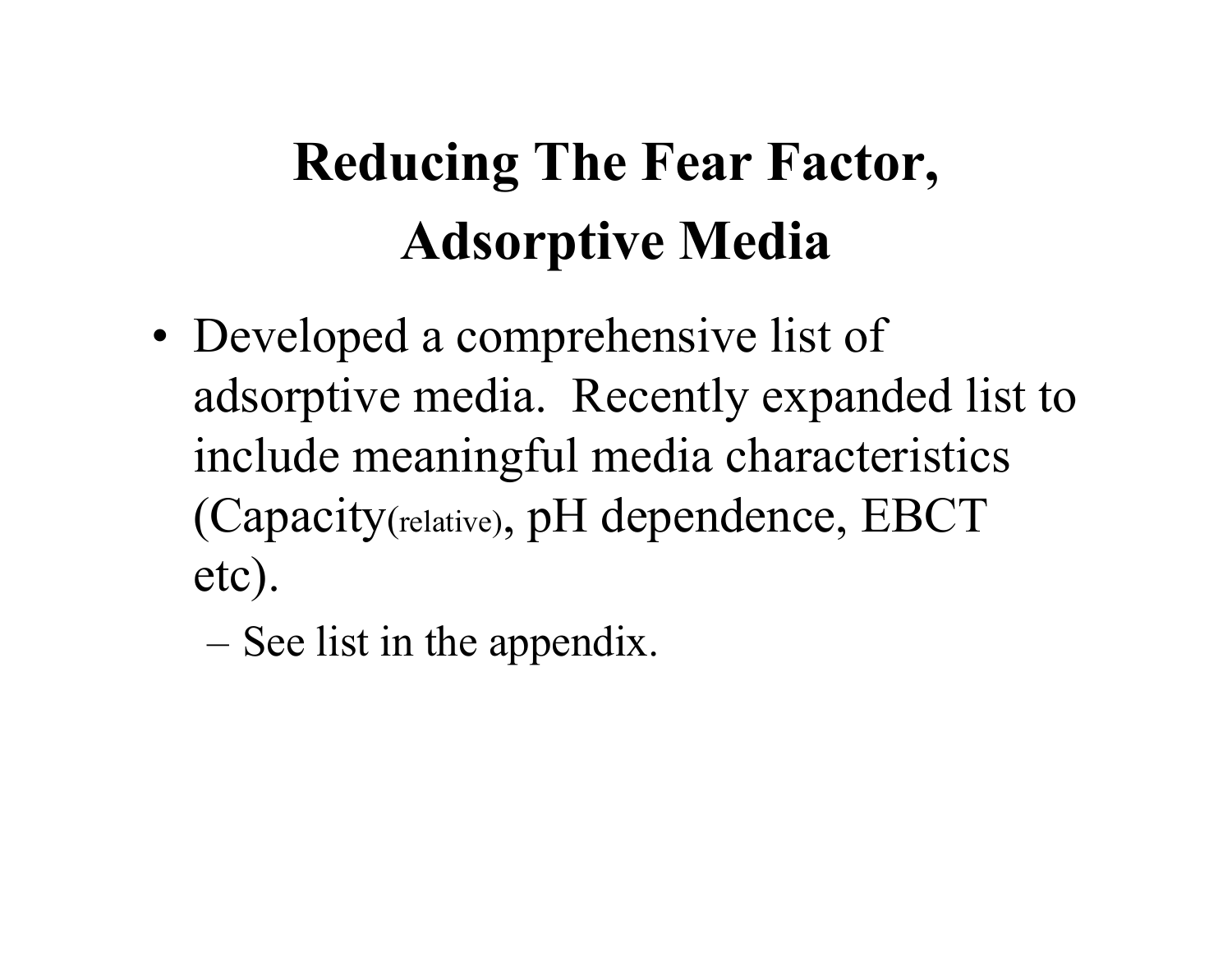# **Reducing The Fear Factor, Tours of Existing Arsenic Systems**

- **Developed a description of each arsenic treatment installation.**
	- Conducted group field tours
	- Facilitated individual visits to existing facilities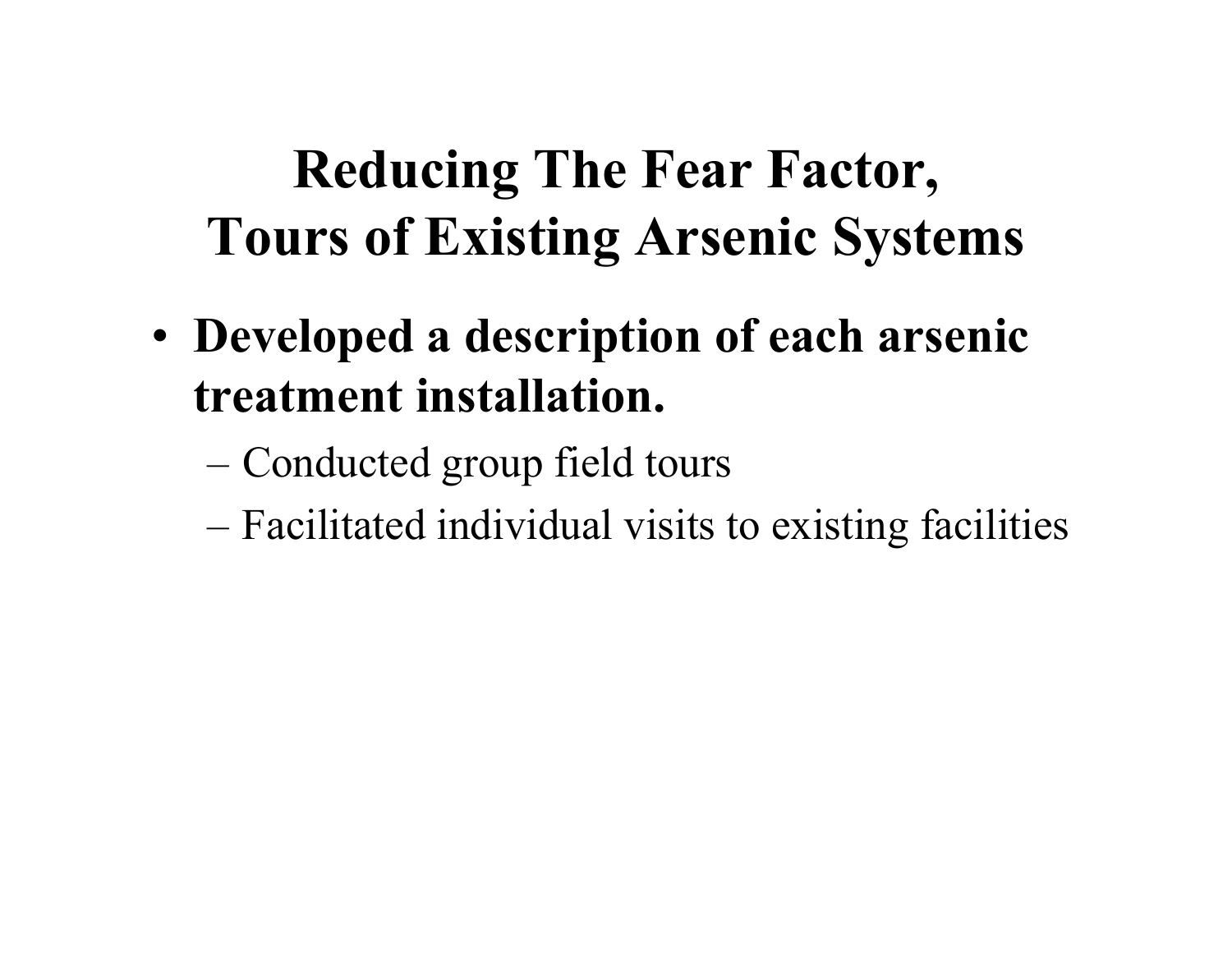# **Interaction With EPA**

• **Provided Critique of Arsenic Treatment Design Manual**

- **EPA Arsenic Treatment Demo Projects**
	- Good staff training
	- Good position to counteract utility resistance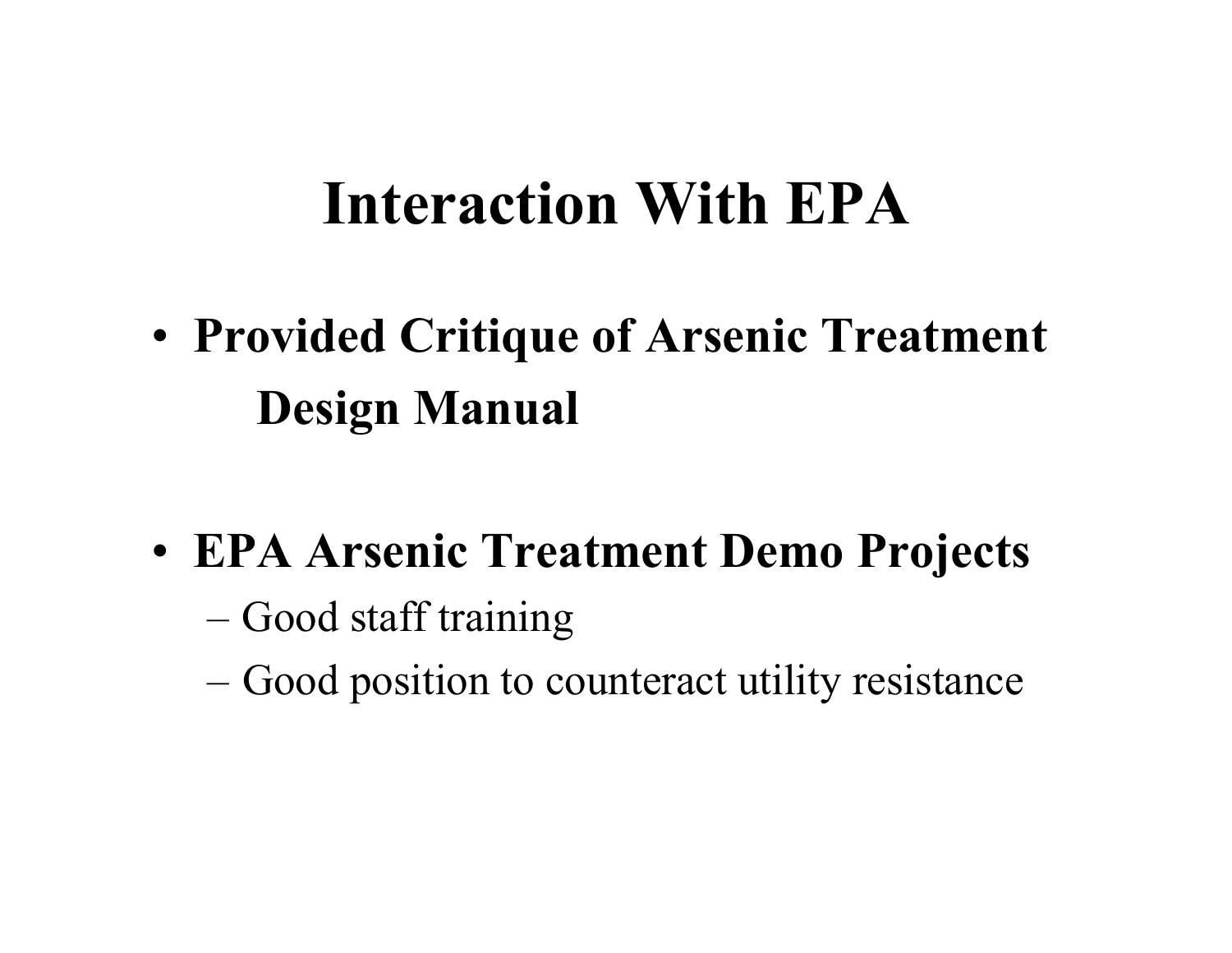# **Evaluating Media**

- Provided detailed description to operators of how to conduct a small, 3"x10" cartridge scale, pilot study to determine the cost effectiveness of other adsorptive medias.
	- Careful record keeping
	- Breakthrough monitoring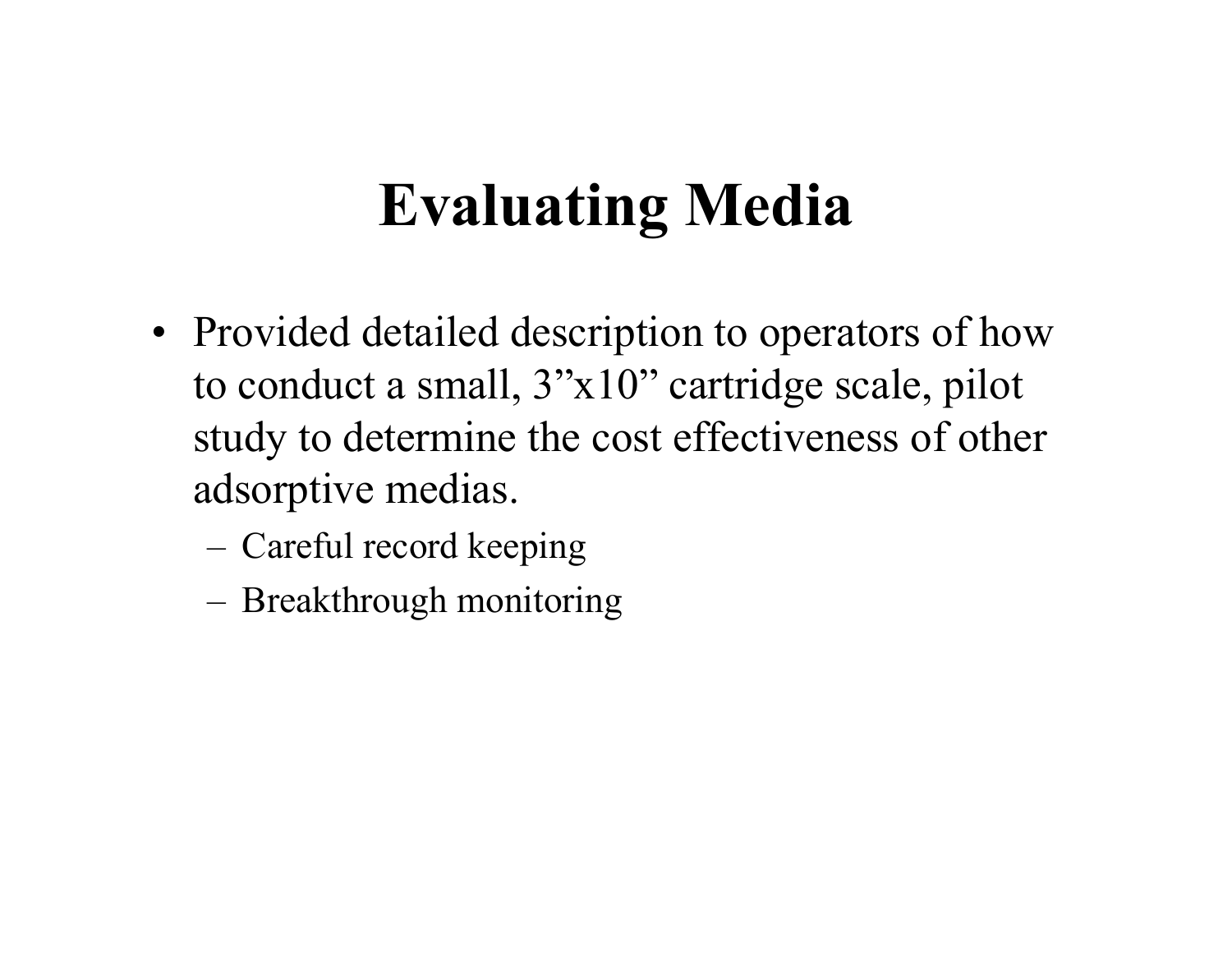## **Media Evaluation**

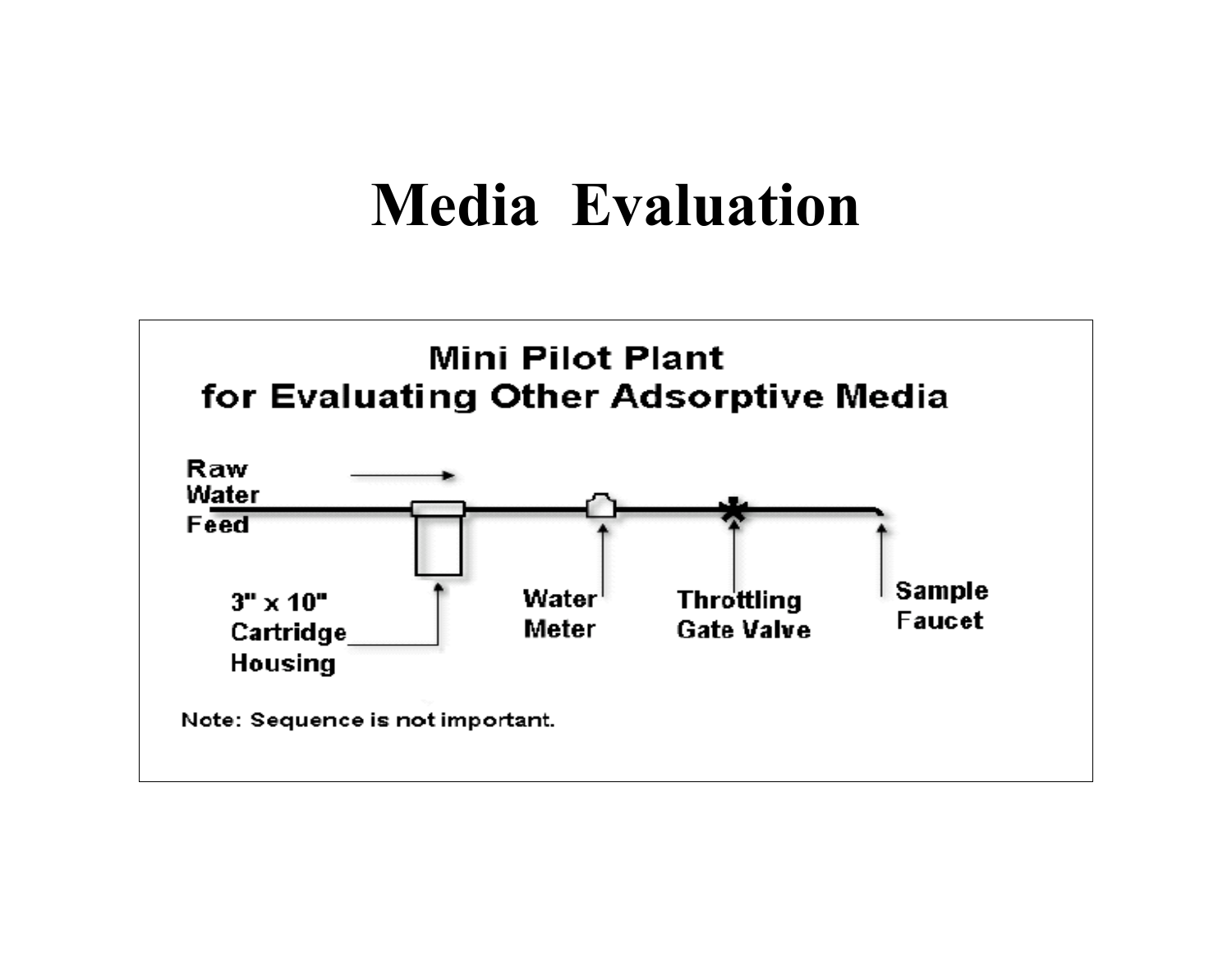# **Design Criteria -Policy**

- **1. Dev elop an Alternative Supply**
- **2. Bureau Suggests Series Equipt. Configuration**

To achieve lowest long term media cost

#### **3. Bureau Suggests Preoxidation**

Extends media life

#### **4. Spent Media Removal**

Sidewall port

Extra head room above tank if no sidewall outlet

- **5. For Highly Varying TDH -** Flow constrictor or size media tank on initial pump flow
- **6. Place Arsenic T. Before Aeration–**CO 2 ben eficial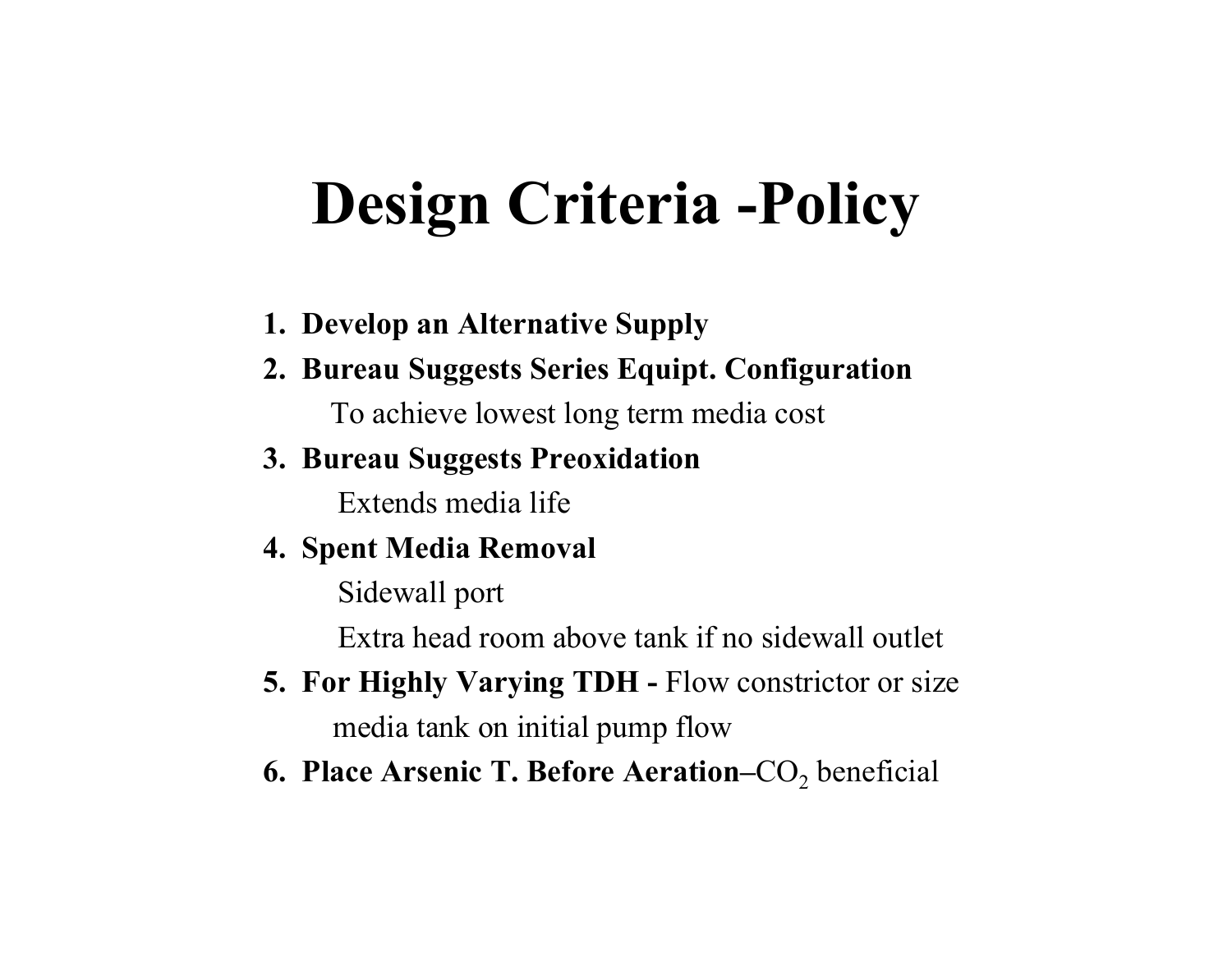# **Arsenic Enforcement**

- **Periodic Enforcement Letters:**
	- Identifying new MCL
	- System likely in violation
	- –Effective date
- **October 2005, Status Survey**
- **Orders / Penalties in January 2006**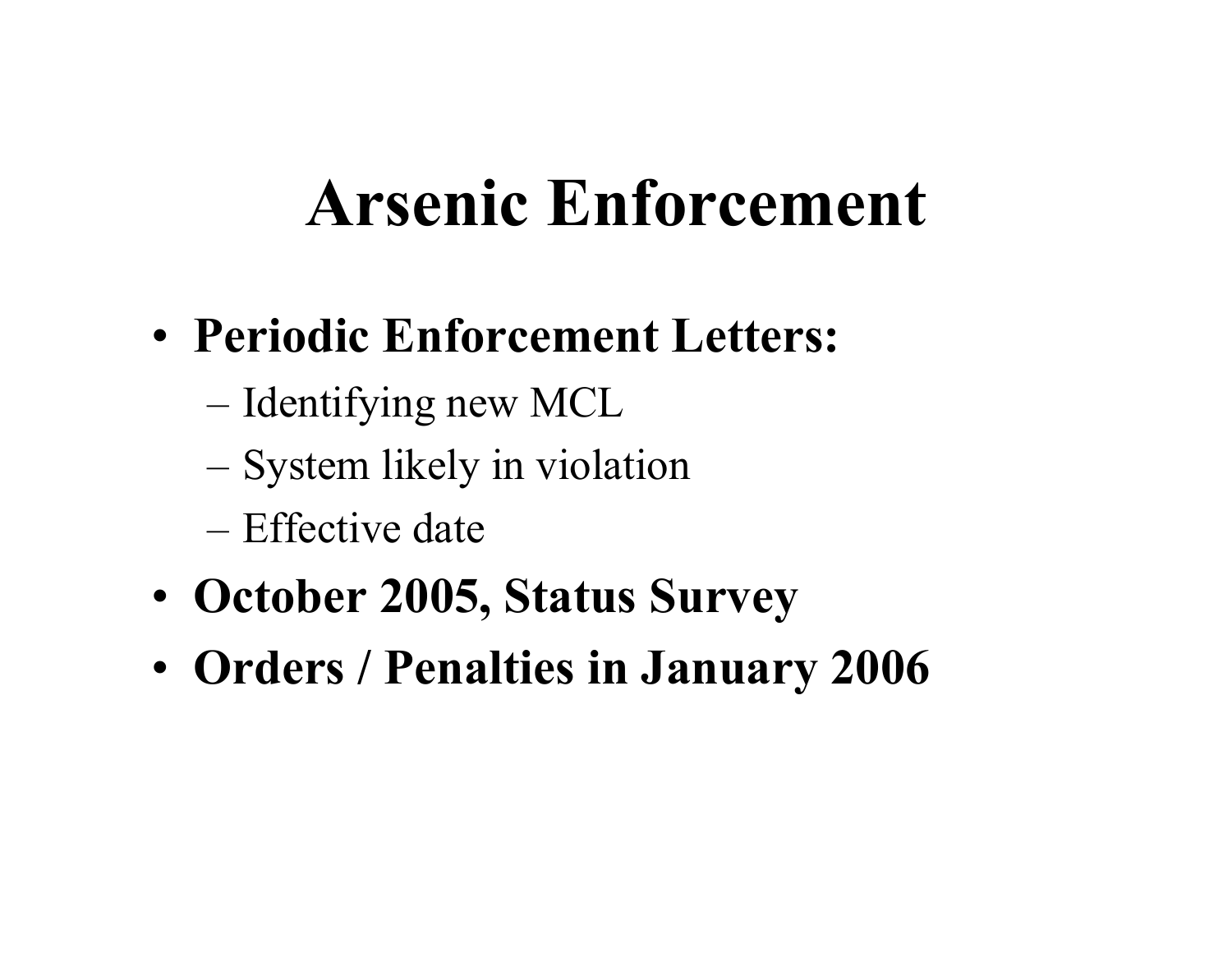# **Private Well**

- **News Sidebar. Always mention the importance of arsenic testing for private wells in all newspaper or TV stories.**
	- Lessens the focus on the PWS violation
	- Aids the private well owner